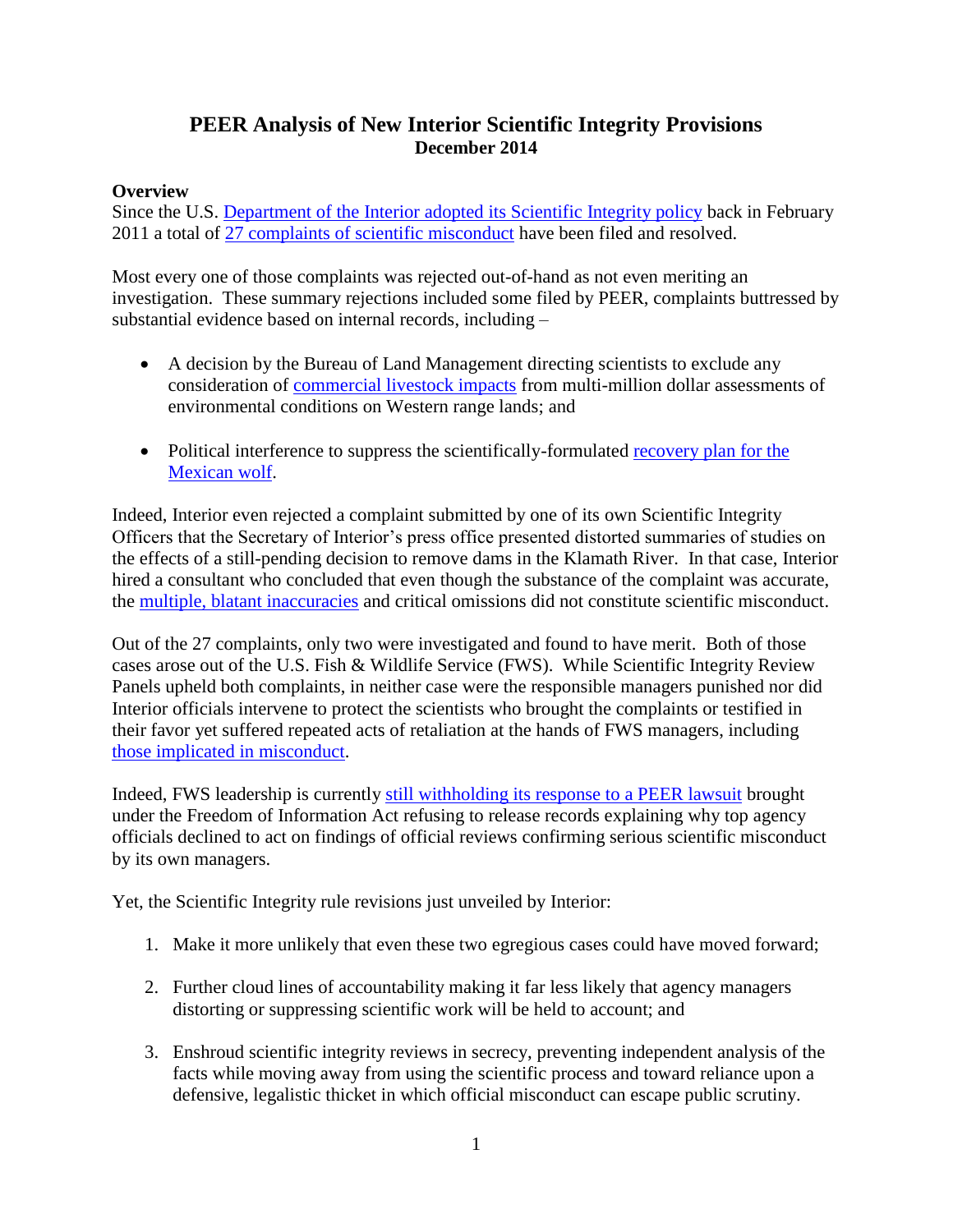In short, as detailed below, the latest Interior revised scientific rules significantly weaken – not strengthen – safeguards against politicizing science. At the same time, they turn the enforcement and review process from an already daunting gauntlet into something more closely resembling a bureaucratic shell game.

### **I. Reduced Scope of Scientific Integrity Rules**

The stated purpose of these rules as commissioned by [President Obama's Executive](http://www.peer.org/assets/docs/dc/09_12_05_obama_science_integrity_memo.pdf)  [Memorandum](http://www.peer.org/assets/docs/dc/09_12_05_obama_science_integrity_memo.pdf) of March 9, 2009 was to prevent a practice that had become rife during the Bush years:

"Political officials should not suppress or alter scientific or technological findings and conclusions."

These new rules, however, compromise the ability to implement this rather straightforward directive.

## **A. Political Suppression of Information Not Covered.**

The revised rules do not prohibit agency leadership from preventing publication or disclosure of information or reports for non-technical reasons. Managers appear to retain the prerogative of preventing the publication or disclosure of internal reports with implications at odds with official policy.

Even a vague policy statement about encouraging the "free flow of scientific information" is subordinate to compliance with undefined "classification standards." (§ 3.4 A5)

## **B. Hopelessly Blurred Definition of Scientific Misconduct.**

The rule revisions define scientific misconduct as only "Fabrication, falsification, or plagiarism…" (§ 3.5 C) Removed from the definition are these key elements:

"Misconduct also includes: (a) intentionally circumventing policy that ensures the integrity of science and scholarship, and (b) actions that compromise scientific and scholarly integrity." (Former § 3.5 M)

Instead, a new, lower but far more ambiguous level of prohibition is created, called "Loss of Scientific Integrity." It is defined as a "significant departure from the accepted standards, professional values, and practices of the relevant scientific community…" (§3.5 B) None of the key terms are defined. (What exactly is a "significant departure," and who determines what constitutes an "accepted practice"?).

Moreover, Interior has used this vague standard before in the Klamath dam case in which –

• Instances of "false precision" (where a summary has a finding that does not exist in the studies it purports to summarize) were dismissed because they are "not inconsistent" with the underlying studies;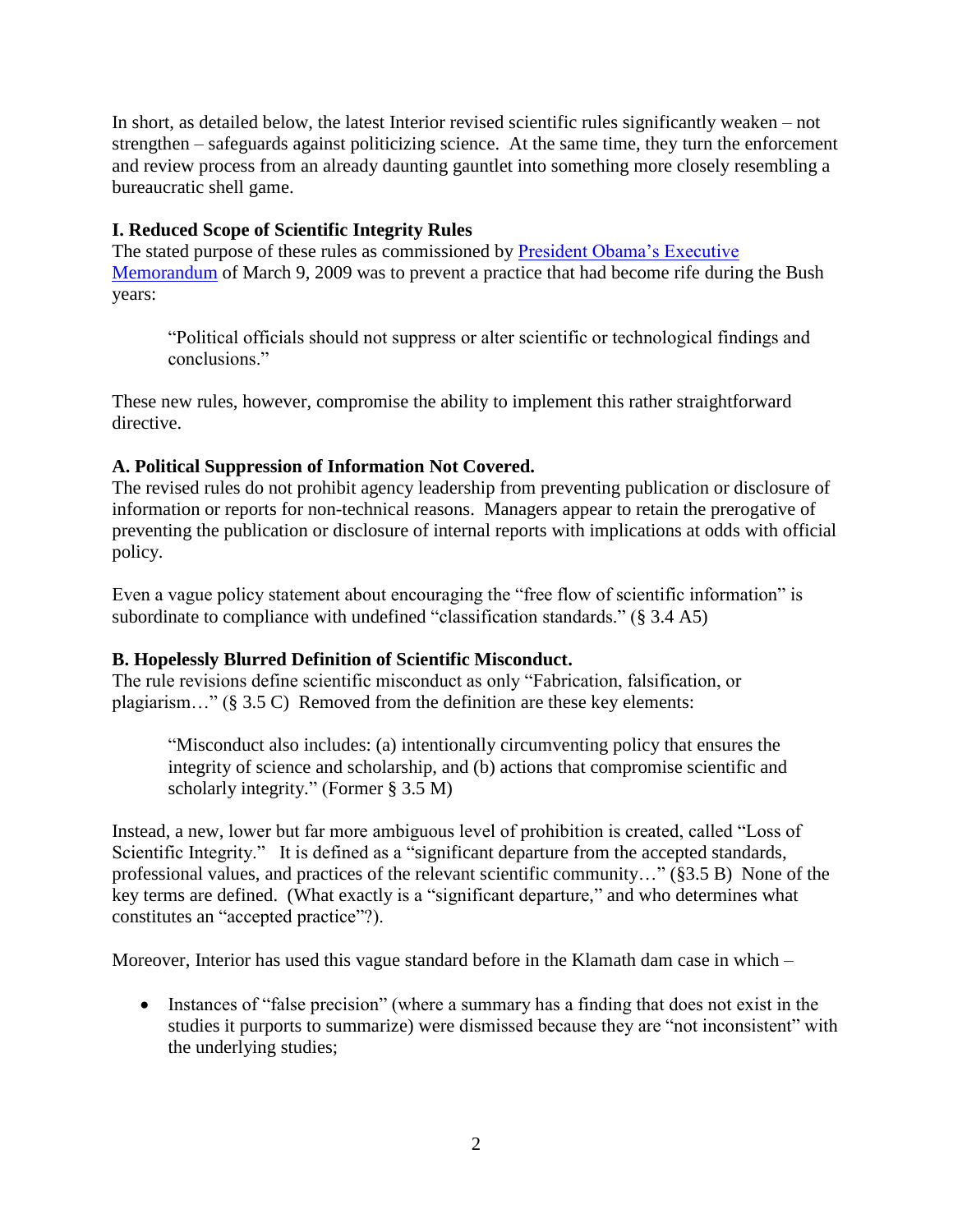- Repeated inaccuracies all slanted in one direction were excused because it is "normal practice" for press releases to exhibit hyperbole or falsities; and
- Explicit efforts to prevent these concerns from being put into writing were discounted because of a finding that it was "not sufficiently unusual" to be "automatically alarmed" by them.

If such blatant inaccuracies and bias can be excused by reference to unstated practices, values and norms then the review of science integrity complaints becomes as politicized as what it is supposed to cure.

Even the revision's attempt to clarify suggests that it is planted on a slippery and quite subjective slope:

"Adherence to these standards ensures objectivity, clarity, reproducibility, and utility of scientific and scholarly activities and assessments and helps prevent bias, fabrication, falsification, plagiarism, outside interference, censorship, and inadequate procedural and information security." (§3.5A)

Thus, lack of objectivity or inaccuracy is not enough – even if deliberate – unless these flaws flow from a significant departure to unspecified norms. This means that meritorious complaints can be dismissed under a subjective judgment that they are not sufficiently egregious as to shock the conscience.

Tellingly, this primary statement of policy was also excised from the new revision:

"Use clear and unambiguous codes of conduct for scientific and scholarly activities to define expectations for those covered by this policy." (Former § 3.4 A)

#### **C. Conflict of Interest Standard Emasculated**.

The previous definition of "conflict of interest" was quite expansive:

"Conflict of Interest. Any personal, professional, financial, or other interests that conflict with the actions or judgments of those covered by this policy when conducting scientific and scholarly activities or using scientific and scholarly data and information because those interests may:

1) Significantly impair objectivity; or

2) Create an unfair competitive advantage for any person or organization, or

3) Create the appearance of either (1) or (2)." (Former § 3.5 A)

This prohibition was enforced through the Code of Scientific and Scholarly Conduct for employees, which provided:

"I will not engage in activities that put others or myself in an actual or apparent conflict of interest." (Former § 3.7 A5)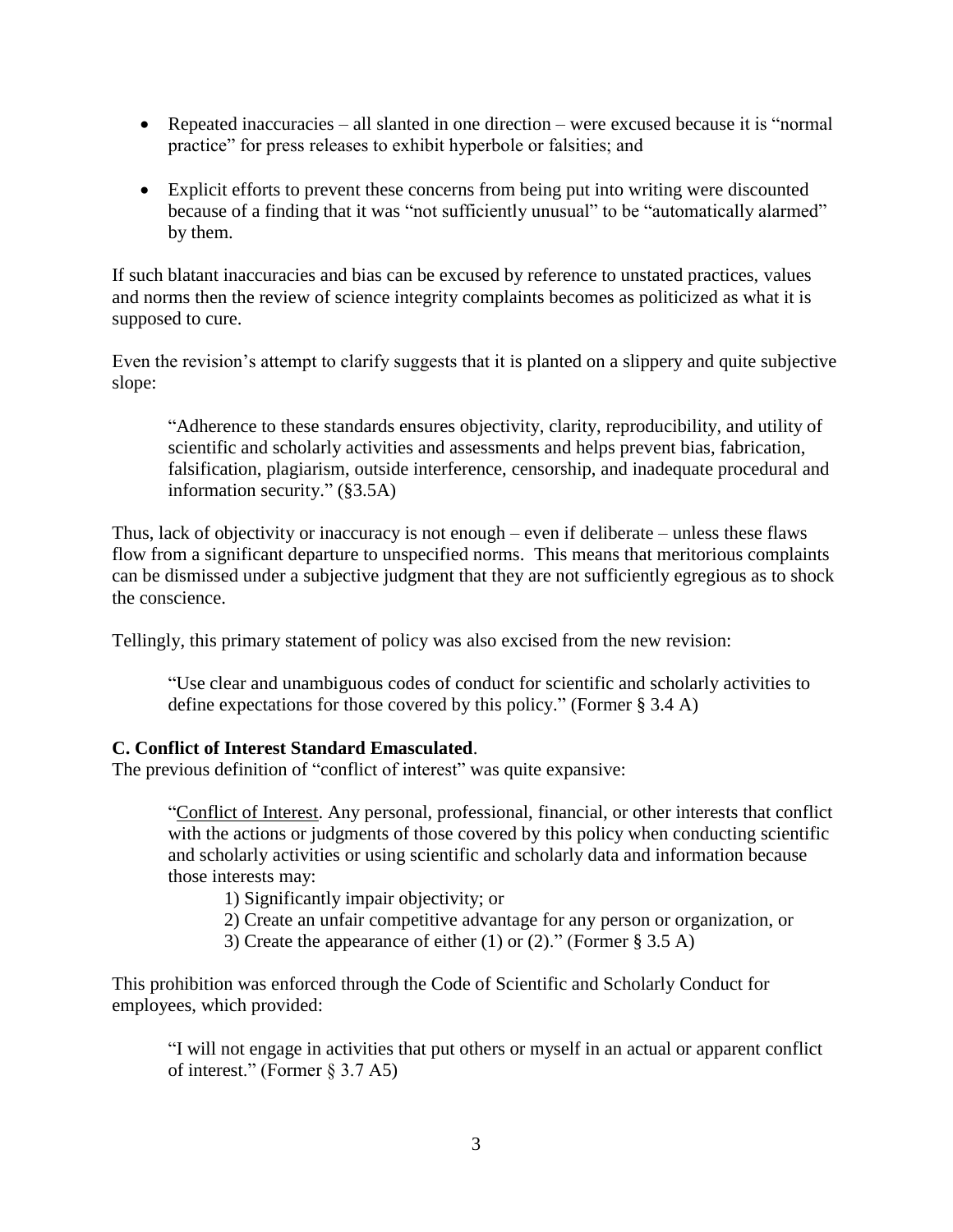The revised rules substantially narrow this definition as follows:

"Conflict of Interest. Any personal, professional, financial, or other interests of those covered by this policy and/or their immediate family members that is prohibited by an applicable law or policy, which may include federal ethics requirements, applicable standards issued by the Office of Government Ethics, federal acquisition requirements, and the prevailing practices of the National Academy of Sciences as adopted by OMB."  $(§ 3.5 E)$ 

Missing from this new definition are, among other situations –

- The appearance of a conflict, no matter how blatant;
- Favoritism for someone who is not a family member, such as a romantic partner;
- An impairment of objectivity caused by a previous publicly stated position on a question that is about to be explored;
- Cronyism
- Creating an unfair advantage for a favored associate.

Moreover, by limiting conflict to a violation of a pre-existing rule, this definition removes any new or more rigorous element, leaving issues of conflict to be hashed out under pre-existing ethics processes.

### **D. Scientific Integrity of Management Discarded.**

Many of the scientists who come to PEER seeking advice when their work is manipulated or suppressed by a hostile chain of command are in situations where the merits and fate of their work are judged by non-scientist supervisors.

The previous Interior Scientific Integrity rule contained the following provision as a key expression of departmental policy:

"Ensure that selection and retention of employees in scientific and scholarly positions or in positions that rely on the results of scientific and scholarly activities are based on the candidate's integrity, knowledge, credentials, and experience relevant to the responsibility of the position." (Former § 3.4 D)

This provision was deleted in the latest revisions without explanation. Apparently, scientific acumen is no longer a desired quality in persons selected to make science-based decisions. **II. New Preclusions of Scientific Integrity Process**

### **A. Scientific Integrity Secondary to All Else.**

One of the new provisions appearing in the revision declares:

"(b) If the complaint alleges a case of scientific misconduct or a loss of scientific integrity but also involves matters that may be within the purview of another complaint process, such as an OIG or Information Quality Act complaint, then the DSIO/BSIO must coordinate with the responsible office(s) with respect to investigative responsibilities. If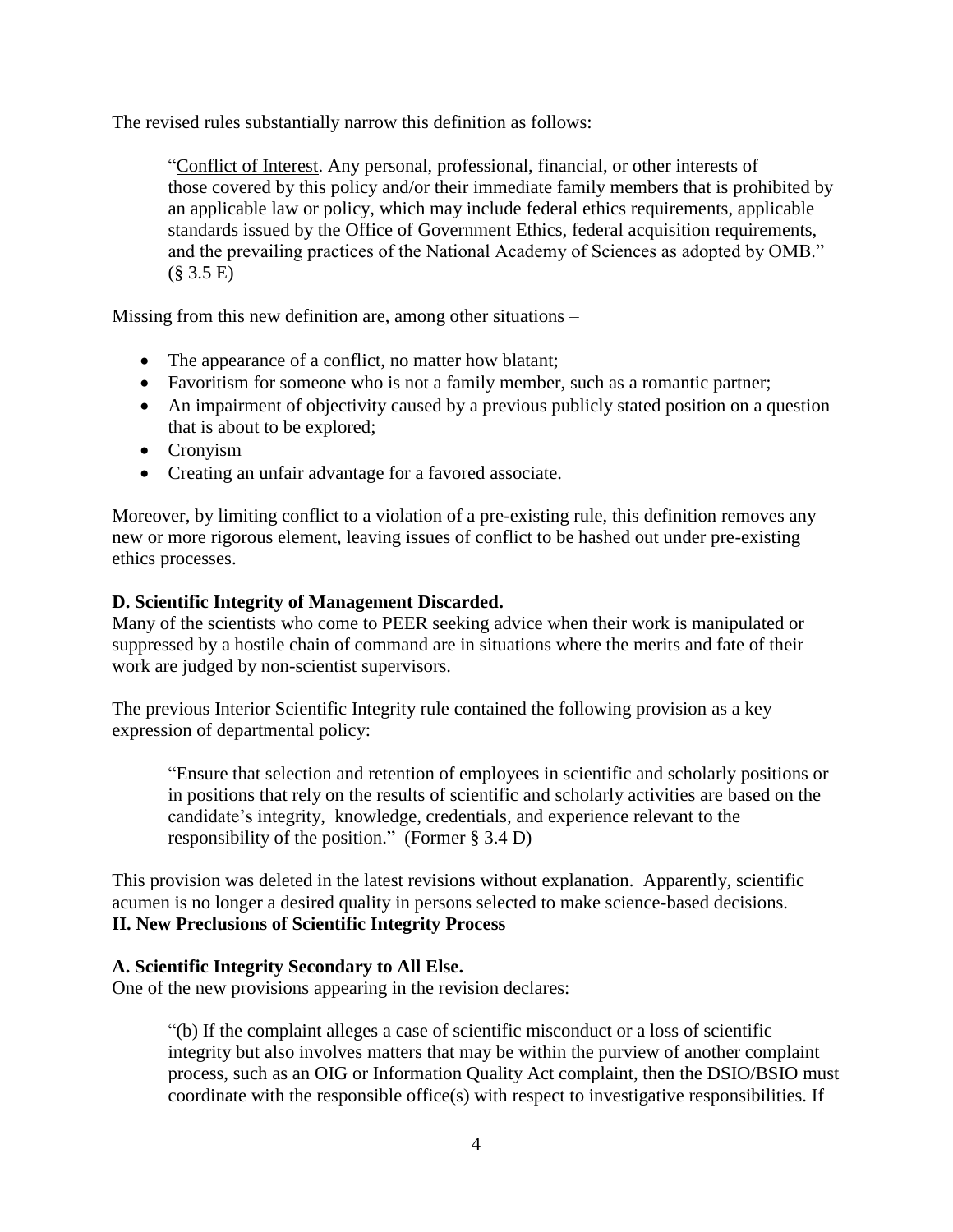the complaint involves matters that are the subject of an active complaint against the Government, then the scientific integrity officer will work with the Office of the Solicitor to coordinate the scientific integrity investigation with other legal processes as appropriate." (§ 3.8 B2b)

The phrase "involves matters that may be within the purview of another complaint process" (emphasis added) is so broad as to be almost all-encompassing. For example, the Inspector general jurisdiction is limitless. The [Information Quality Act](http://www.gpo.gov/fdsys/pkg/FR-2001-09-28/pdf/01-24172.pdf) covers any matter affecting the "quality, objectivity, utility, and integrity of information…"

Thus, virtually every scientific integrity complaint would be within the purview of another process and thus subject to "coordination" which may preclude pursuit of the matter at all.

Similarly, this new preemption provision creates a loophole where Interior Scientific Integrity Officers could shut down scientific misconduct complaints involving matters covered by the Endangered Species Act or National Environmental Policy Act. Such a posture would make these Scientific Integrity rules largely irrelevant in the Department of Interior.

In addition, we have had the experience of the Interior Inspector General using admittedly unqualified criminal investigators to examine issues of scientific integrity. The Office of Inspector General has taken the position that it does not have to, and thus [will not, coordinate](http://www.peer.org/assets/docs/doi/2_14_13_IG_exempt_from_sci_integrity.pdf)  [probes on scientific integrity matters](http://www.peer.org/assets/docs/doi/2_14_13_IG_exempt_from_sci_integrity.pdf) with designated Scientific Integrity Officers. That has not only led to [clueless findings](http://www.peer.org/news/news-releases/2013/02/14/drowned-polar-bear-paper-vindicated-%E2%80%93-again/) but misguided and dangerous attempts by the IG to criminalize the [peer review process](http://www.peer.org/news/news-releases/2013/01/29/ig-repeatedly-tried-to-criminally-prosecute-arctic-scientist/) leading to the editing and publication of scientific papers.

Finally, this provision may invite managers accused of "Loss of Scientific Integrity" to gin up other reviews in more favorable fora, in order to block or compromise reviews of their own decisions.

In short, the new revision renders the Scientific Integrity rules into the recourse of last and seemingly infrequent resort.

#### **B. Just Following Orders Defense.**

The revision also adds a curious and potentially troublesome new section that provides:

"If there is a conflict between this policy and a statutory, regulatory, or judicial requirement, the statutory, regulatory, or judicial requirement will take precedence. Compliance with such conflicting requirements is not misconduct." (§ 3.2 D)

It is difficult to imagine the circumstances under which a law or a judge would require an agency to falsify data or to water down scientific methodologies.

There is a concern, however, that a misguided manager would seek to suppress information under a misreading of the Freedom of Information Act or some confusing judicial dicta and then claim a good faith mistake as a defense. The policy does contain the caveat that: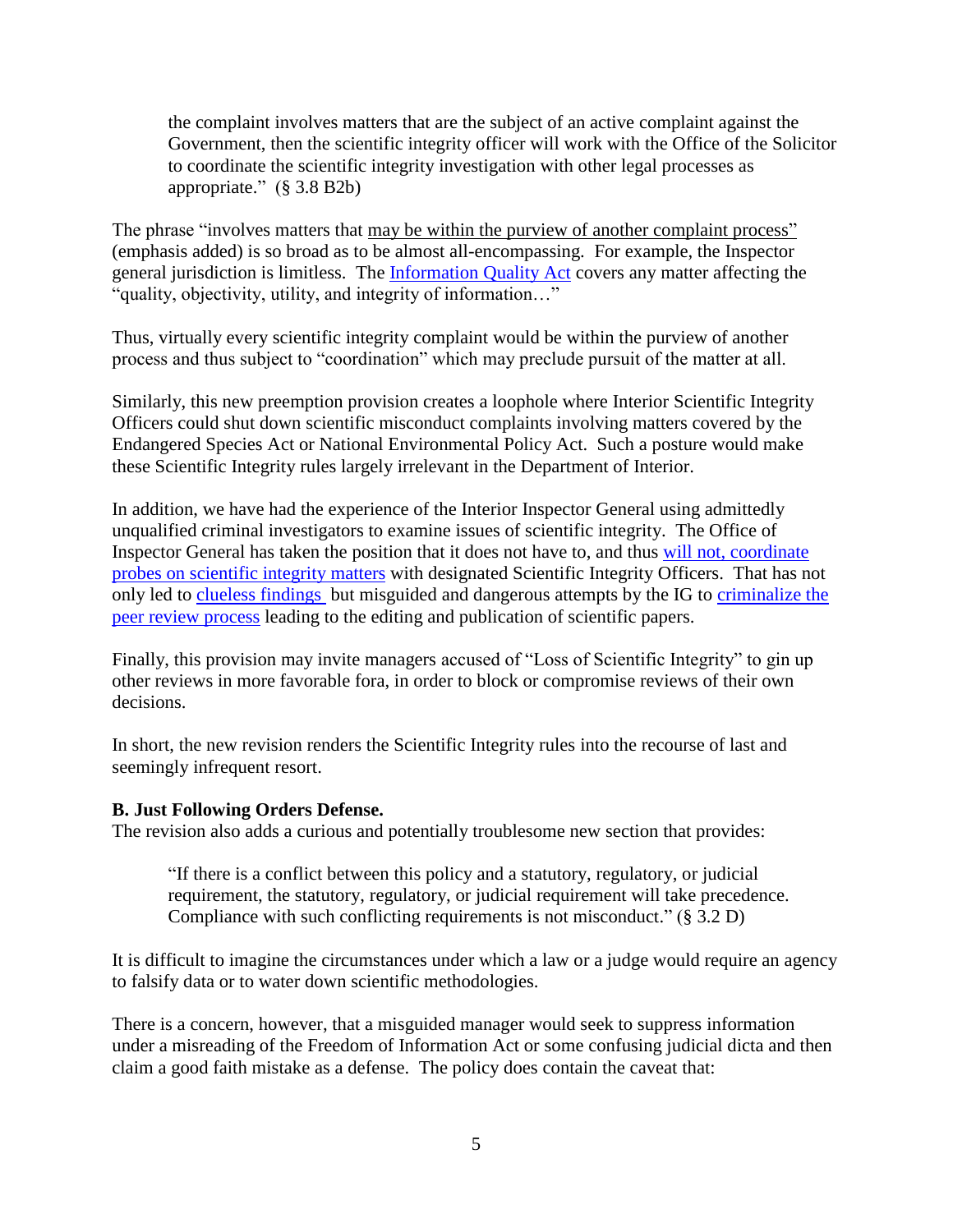"Scientific misconduct does not include honest error or differences of opinion." (§ 3.5  $C1$ 

Rather than obfuscating behind legalisms, the policy should declare that there are no circumstances justifying a violation of Scientific Integrity rules.

### **III. Accountability for Misconduct Further Compromised**

In the two FWS cases where Scientific Integrity Review Panels (SIRP) found managers guilty of misconduct, none of those responsible managers suffered any discernible punishment. Nor has the FWS Director explained what his role in the matter was.

### **A. Disciplinary Decision-Making Diffused**.

The rule revisions – rather than clarify accountability for punishing miscreant managers – further diffuse and confuse it. For example, the SIRP is now forbidden to address the need for appropriate discipline:

The "final report may make related recommendations, including changes to policy, but the report must not recommend any specific personnel actions or other corrective measures." (§ 3.8 D8)

To further muddy the accountability waters, the former policy directed managers and supervisors to take "appropriate administrative and disciplinary action" against violators. (Former § 3.6) That provision has been inexplicably removed.

Instead, the new version requires that the Coordinating Manager –

"(3) Upon completion of the inquiry process... If needed, work with the Human Resource Office, determine appropriate actions, if any, to be taken using 370 DM 752 - Discipline and Adverse Actions, and any union contracts, as applicable." (§ 3.6 G3b)

What the heck does this mean?

It appears to spare line managers from having to exercise responsibility for actually enforcing the Scientific Integrity policy. Instead, the task is left to Human Resources to shape what the rules describe as a "culture of scientific integrity." (§ 3.4 A1)

#### **B. Reconsideration May Block Action**.

Under the appeal provisions adopted in the revision, after a SIRP has found fault, the identified manager may request reconsideration from the Departmental Scientific Integrity Officer. The DSIO may "amend" or may reconsider an adverse finding without any apparent review. (See § 3.8 G)

Since the entire process is cloaked in promises of confidentiality, findings of fault can be tossed out without any public notice, let alone explanation.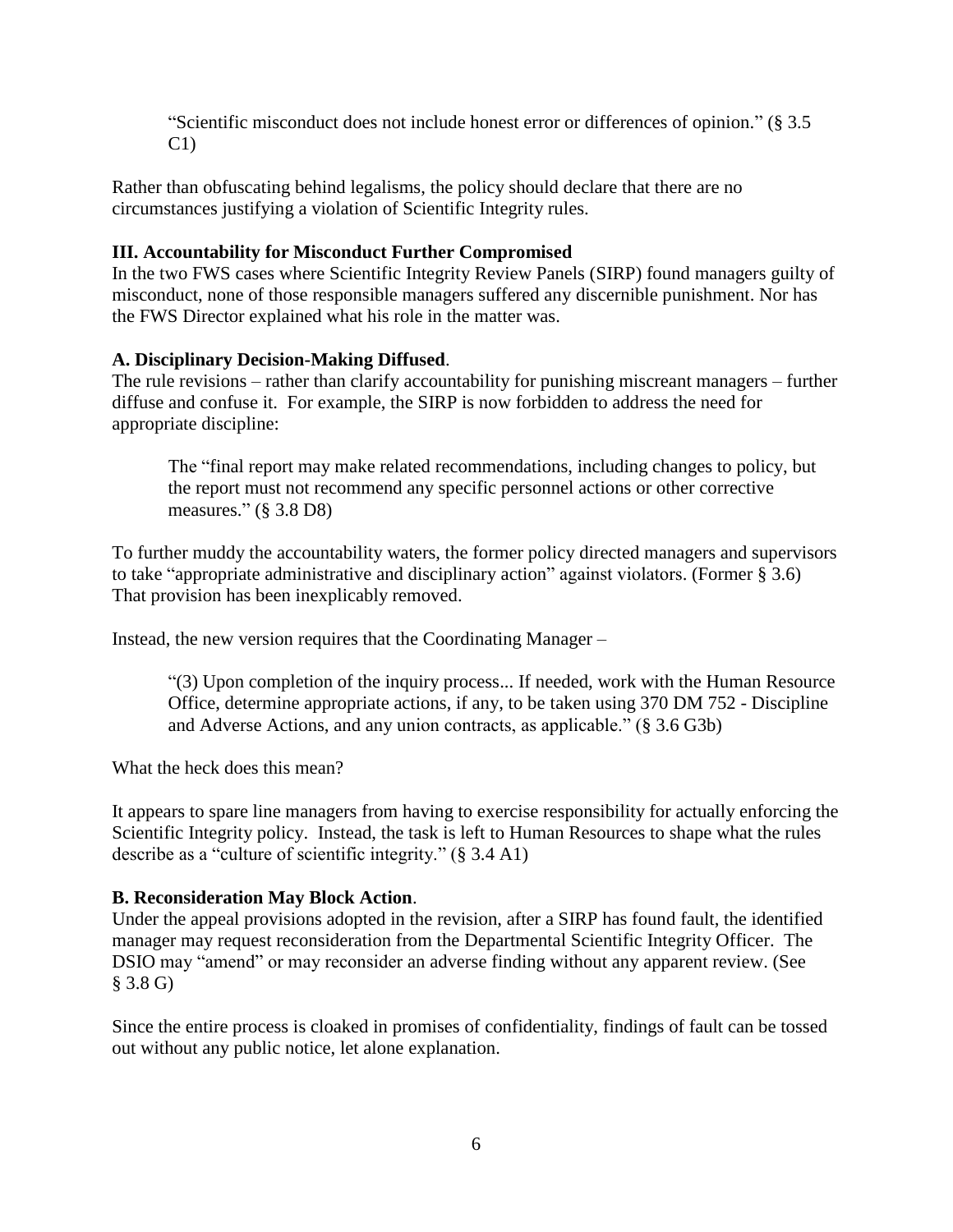Significantly, the complainant has no rights to appeal or to request reconsideration of decisions by departmental officials to dismiss complaints or to amend findings.

Again, the thrust of the revisions appears designed to protect managers from being held to account and shield their actions from any meaningful review.

### **C. Duty to Report Misconduct Dropped**.

Among the many small changes honeycombed throughout these revisions is one removing the duty of all employees to report scientific misconduct:

"Reporting to the appropriate officials…knowledge of scientific misconduct that is planned, is imminent, or has occurred." (Former § 3.6 H 3)

As with other such changes, it is neither highlighted nor explained. It could be fairly intuited, however, that the new posture of the Interior Department is that it does not encourage reports of scientific manipulation and would prefer not to hear about them.

### **IV. New Avenues for Political Interference**

The central motivation behind these scientific rules was to prevent political manipulation of science and scientists. These new revisions, however, not only retain but create new inroads for political influence to affect the scientific integrity review process.

### **A. System of Self-Investigation**.

### **1. Scientific Integrity Officers chosen by "Bureau Heads"**

Under both the former and current rules, the person to review agency decision-making is chosen by the chief decision-maker. (See § 3.6 E2)

The designated "Bureau Scientific Integrity Officer" is a career officer whose future career will presumably be enhanced by doing nothing to embarrass the agency. The revisions thus fail to address a key weakness of the rules which rely upon agencies to investigate themselves and, in order to address issues of any significance, further require designed officials to cast bureaucratic profiles in courage.

The political reins run even deeper in the revision which provides that the Bureau Head also "Appoint a coordinating manager for inquiries performed by the BSIO." §3.6 E2. Thus, the agency director can determine whether to select either a Sherlock Holmes or an Inspector Clouseau to actually conduct internal scientific probes.

By contrast, these revisions could have easily bolstered independence by, for example, requiring DSIOs, BSIOs and coordinating managers to be retired officials who have no career stake in the discharge of scientific integrity reviews.

### **2. Allegations against Agency Head Stay In-House**

The former rules required that complaints against bureau heads be kicked up the departmental ladder;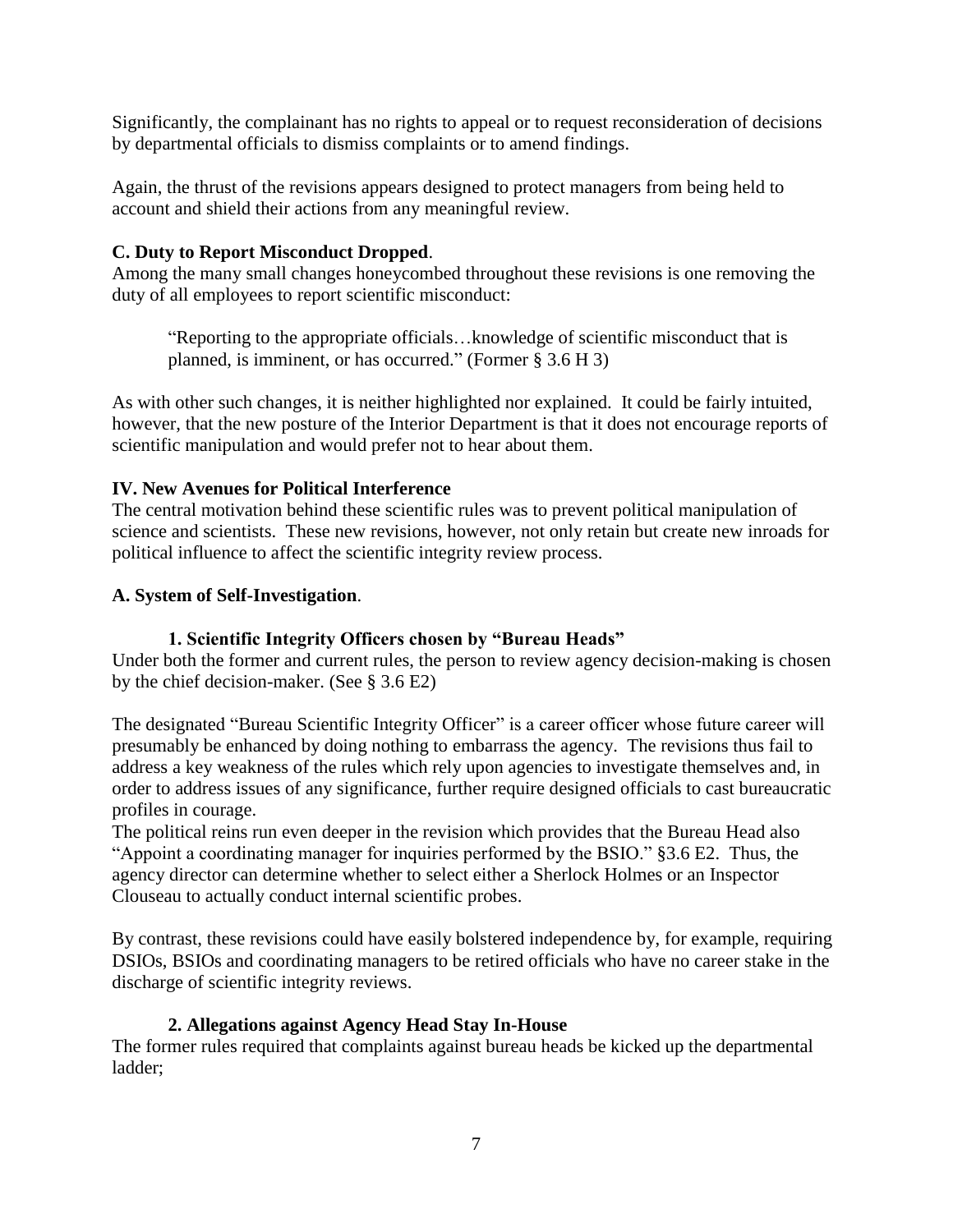"Allegations related to bureau heads or offices within the Office of the Secretary will be referred to the DSIO." (Former§ 3.8 B)

As with several others, this provision disappeared in the revision process.

In its place, the revision substitutes a more convoluted process that does not guarantee independent review. If a "complaint is against a bureau head or an Office of the Secretary" then a "request" must be made "that a SIRP be convened." At that point –

"The DSIO/BSIO will submit a request to convene a SIRP to the relevant non-political deputy bureau director or equivalent, or, for matters in the Office of the Secretary, to the Deputy Secretary. A written response to this request must occur within 10 days. If the request to the bureau head is not acted on or approved, the BSIO may appeal to the DSIO for further consideration of this request." (§ 3.8 D)

Nothing however requires that a review panel be convened or even that the complaint is acted upon. Moreover, the "non-political deputy bureau director" is put into the position of chartering and overseeing an investigation of the person who appointed them to their current position.

### **B. Solicitor Injected into Complaint Process.**

The revision also adds curious provisions that put departmental lawyers in position to influence key actions.

For example, before an SIRP may issue a report implicating an official for scientific integrity lapses, the Office of Solicitor must become involved:

"The DSIO/BSIO must provide the Office of the Solicitor an opportunity to review and comment on the ROI [Report of Investigation] prior to finalizing and, at the request of the Coordinating Manager, to provide a briefing about the legal issues. (§ 3.8  $E3$ 

Since the Solicitor represents the agency chain of command, this is akin to allowing the defense attorney to privately lobby a jury before it may announce its verdict against his or her client.

Moreover, as with many parts of this revision, these changes move Interior's scientific integrity process away from a review by scientists into a more legalistic exercise dominated by lawyers.

Further, the revision creates a wholly new role for the Solicitor of apparently approving in advance any review of a scientific integrity complaint against a "a cooperator, partner, permittee, lessee, or grantee":

"DOI inquiry will be conducted regarding a complaint against cooperator, partner, permittee, lessee, or grantee until the DSIO/BSIO and the appropriate Federal official have consulted the SOL." (§ 3.8 H2)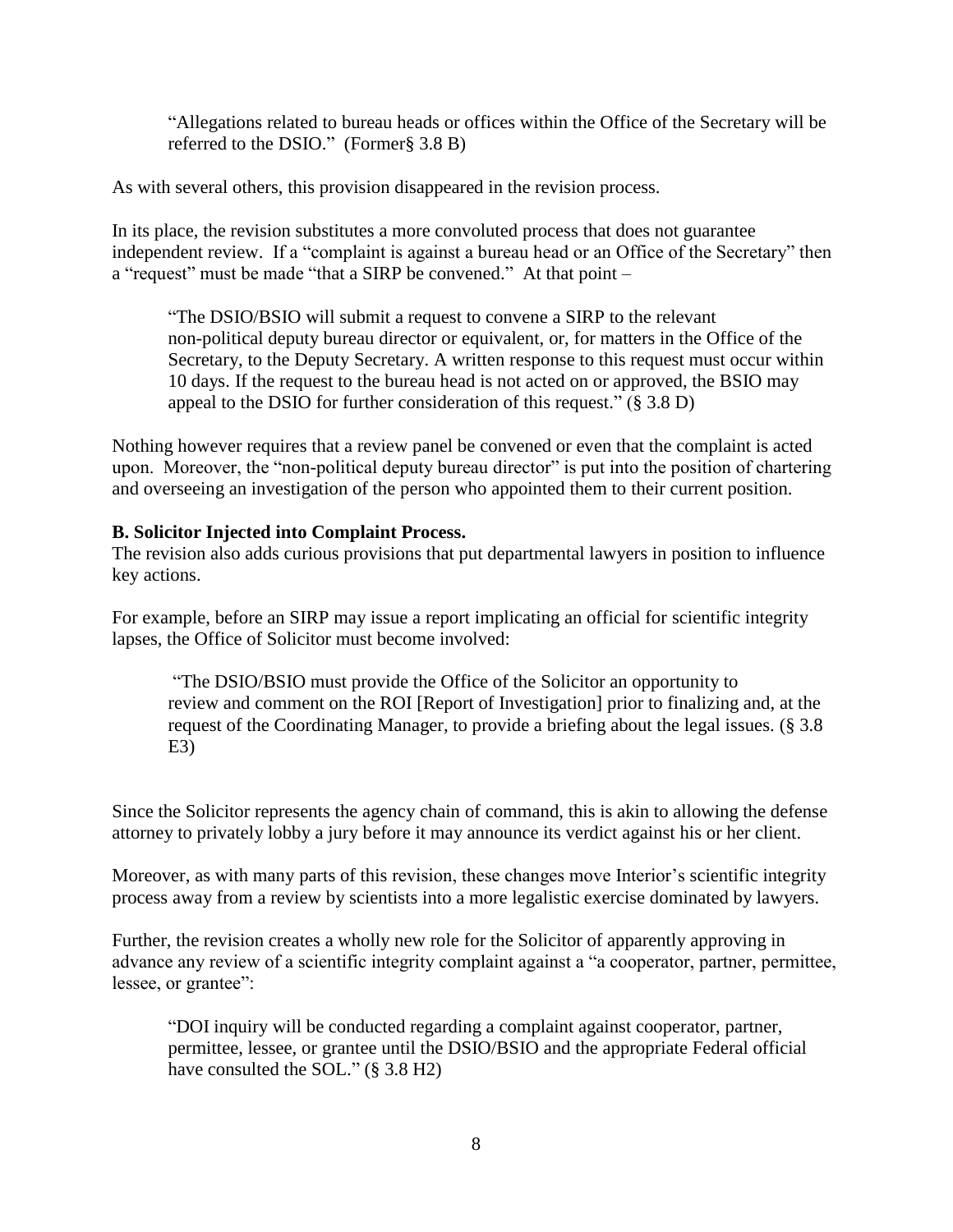The purpose of this legal pre-review is not explained. Nonetheless, it does allow agency lawyers to prevent scientific integrity issues from arising where they might complicate economic arrangements between the Department and various stakeholders. The net result is to foster a "culture of scientific integrity" only when it is not inconvenient.

### **V. Critical Ambiguities Remain Unaddressed**

Despite proclaiming that the revisions incorporate Interior's experience during the past 3-plus years the scientific integrity rules have been in place, the revisions still leave a number of gray areas on topics that should be central, including –

### **Whistleblower Protection**

Promised whistleblower protections for scientists are not spelled out. The revised rules state:

"Employees may be protected from reprisal for disclosing alleged scientific misconduct or a loss of scientific integrity under Federal law. Employees who are found to have engaged in reprisal may be subject to discipline under 370 DM 752, Discipline and Adverse Actions." (§ 3.4 C)

"May be protected" as stated is not the same thing as "are protected." Moreover, the rules do not hint at what the nature of those protections is or who enforces them. Perhaps significantly, the rules no longer list the Whistleblower Protection Act as a source of authority (see §3.3)

This murky picture is further clouded by this provision:

"The policy and requirements in this chapter are not intended to, and do not create, any right or benefit, substantive or procedural, enforceable by law or in equity by any party against the United States, its departments, agencies, or entities, its officers, employees or agents, or any other person." (§ 3.2 C)

If these rules create no enforceable right against official retaliators, then how can someone disclosing violations be protected without any "substantive or procedural" safeguards?

Finally, these rules suggest that a scientist would only be theoretically protected for reporting a violation. A scientist whose work is improperly altered, watered down, or censored derives no apparent benefit or even consideration from these rules.

#### **Ability of Scientists to Write and Publish**

Interior's Scientific Integrity policy still lacks any declaration that employees have the right to personal expression on matters within their official expertise or knowledge. [Interior's Public](http://elips.doi.gov/ELIPS/DocView.aspx?id=3037)  [Communications](http://elips.doi.gov/ELIPS/DocView.aspx?id=3037) rules impose broad and confusing prohibitions on off-duty communications, such as  $-$ 

1. Employees are forbidden from disclosing anything covered by a Freedom of Information Act exemption, such as "pre-decisional" information. The rules discourage specialists from revealing any information not previously "published or otherwise publicly released by the Department";